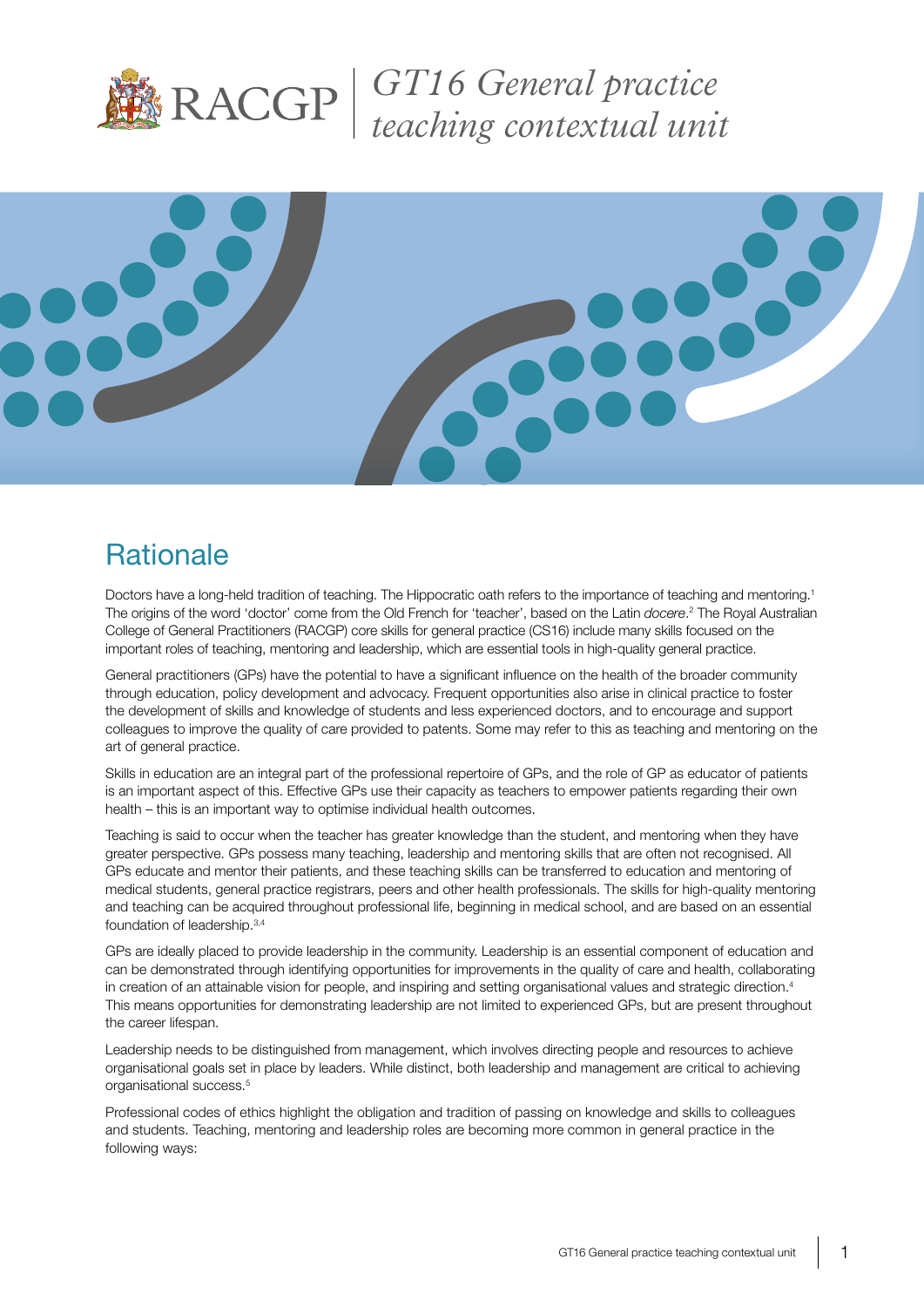- Universities are directing learning away from the more traditional wards and lecture theatres of metropolitan tertiary hospitals, toward community-based settings, including general practices.
- The advent of university departments of rural health and rural clinical schools in the early 21st century has seen much medical undergraduate education moved out of metropolitan centres to rural centres.
- The infrastructure of Primary Health Networks has mainstreamed local delivery of continuing professional development.
- The decentralisation of general practice education and the rise in numbers of general practice Fellows has resulted in general practice teaching and mentoring becoming a career possibility for any GP, as either a supervisor or a medical educator.
- The increasing complexity of primary healthcare, the rise of quality improvement and innovation, and the move toward multidisciplinary approaches to patient care require increasing levels of leadership skills at all stages of the GP's learning life.
- The GP is well positioned to demonstrate leadership and advocacy in the community, from having a broad perspective on many issues of public and population health importance and a strong knowledge base of the biopsychosocial complexities of general practice, as well as an understanding of individuals who are unable to access the services and resources they need.

Examples of skill requirements that enhance ability to deliver high-quality medical education (especially within a general practice clinical context) include the following:

- Understand the roles of teachers, mentors and leaders when to teach and when to learn, when to lead and when to follow.
- Apply contemporary theory and practice to the education of adults.
- Employ effective communication skills, including the capacity for code switching as in addressing different audiences (patient, family members, staff, students, leaders); facilitating learning by catering to individual learning styles at an appropriate level of autonomy; clearly articulating team roles, responsibilities and expectations; recognising the learning needs of peers and junior colleagues; developing rapport with learner/mentee; reflecting on and providing respectful feedback (positive before negative) that challenges individuals to reflect and develop knowledge and skills; providing clear explanations as to reasoning behind use of clinical strategies; and formulating appropriate questions to encourage learners to develop problem-solving skills, such as through reflective practice.
- Demonstrate accountability for teaching this identifies the important role that a teacher or mentor of junior colleagues carries when assisting in the development of clinical skills and knowledge. Exposure to patients is an important part of this process, but the senior staff member needs to remain accountable for outcomes when this occurs and thus should be mindful of the level of supervision required after assessment of the potential risks that may be present, taking into account the experience and knowledge of the junior colleague.
- Incorporate teaching, mentoring and leadership at all levels of the learning life and within an organisation.
- Adopt strategies to stimulate learning and encourage reflection, which may include use of role plays, observation of consultations through sitting in or recording, case presentations of complex cases at practice meetings, and critical case discussions.
- Employ assessment and evaluation skills.
- Create an effective learning environment, which may include being accessible as a supervisor and mentor physically and through a non-judgemental, non-critical and respectful approach to mentoring and teaching, enabling junior staff to be comfortable in requesting assistance when required; provision of therapeutic and management guidelines to assist junior staff; creating structures to allow time for education opportunities as they arise; creating structures to enable honest provision of feedback on teaching and mentoring to maintain quality improvement; recognising any difficulties that arise for junior staff; and providing support personally or by recommendation of other resources externally if this is appropriate.
- Ethically teach and lead individuals, groups (small and large) and organisations. Often, this will be in complex environments, such as in the context of primary care.
- Employ change management skills.